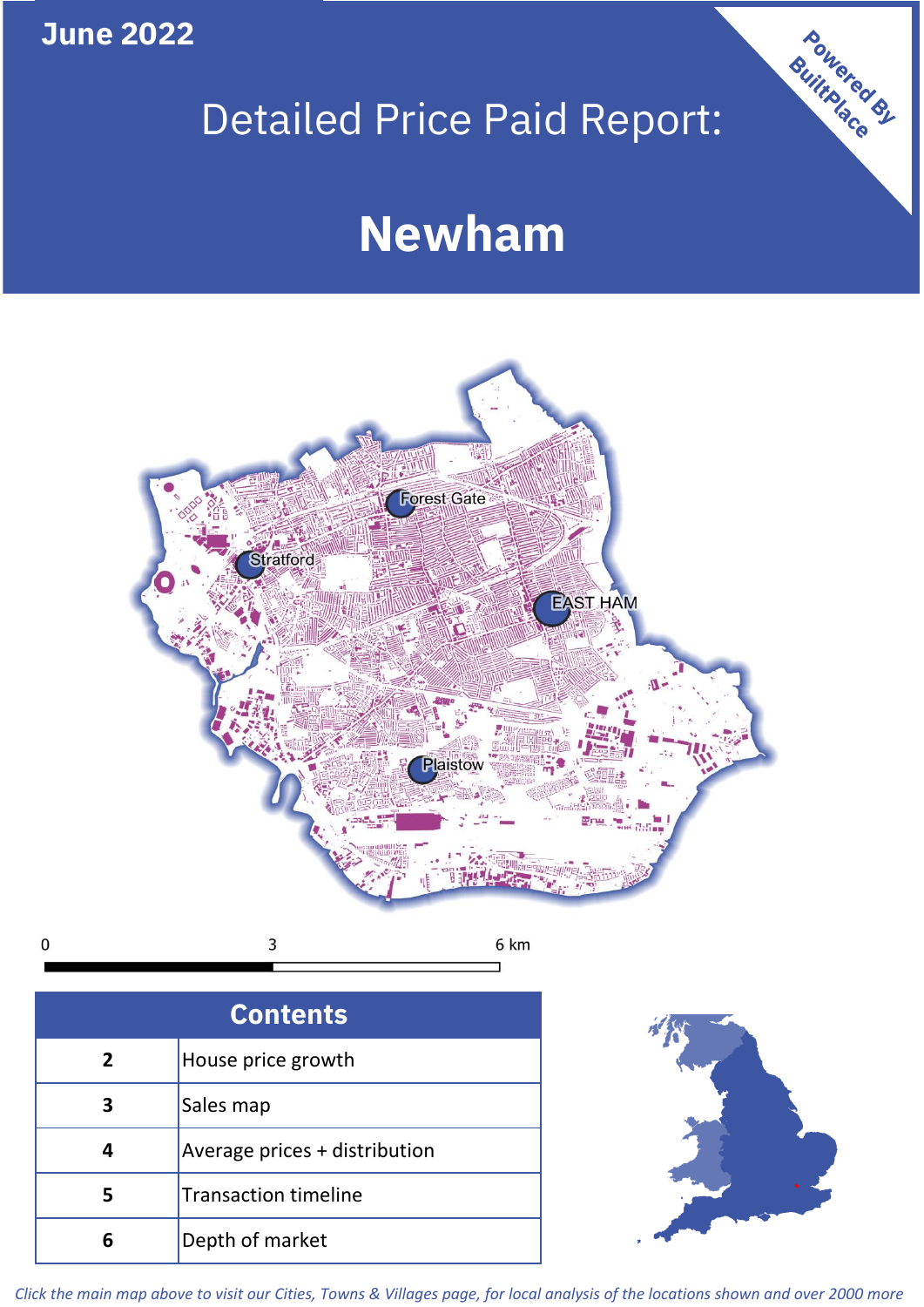## **Headline Data**

|                     | <b>Current level</b> | 3 month  | <b>Annual</b> | 5 year   | 10 year |
|---------------------|----------------------|----------|---------------|----------|---------|
| <b>House prices</b> | £407,474             | 2.5%     | 3.9%          | 12.0%    | 93.1%   |
| <b>Transactions</b> | 1,944                | $-13.5%$ | 2.5%          | $-34.3%$ | 15.0%   |

# **House Price Growth (April 2022 data)**

#### *Annual Change in House Prices*



House prices in Newham grew by 3.9% in the 12 months to April 2022 (based on 3-month smoothed data). By comparison national house prices grew by 10.7% and prices in London grew by 6.7% over the same period.

Newham house prices are now 72.5% above their previous peak in 2007, compared to +76.7% for London and +52.9% across England.



### *Year-To-Date Change in House Prices, December to April*

Local prices have grown by 4.0% in 2022 so far, compared to growth of 3.6% over the same period last year.

#### *Source: OS OpenData; UK House Price Index (Contains HM Land Registry data © Crown copyright)*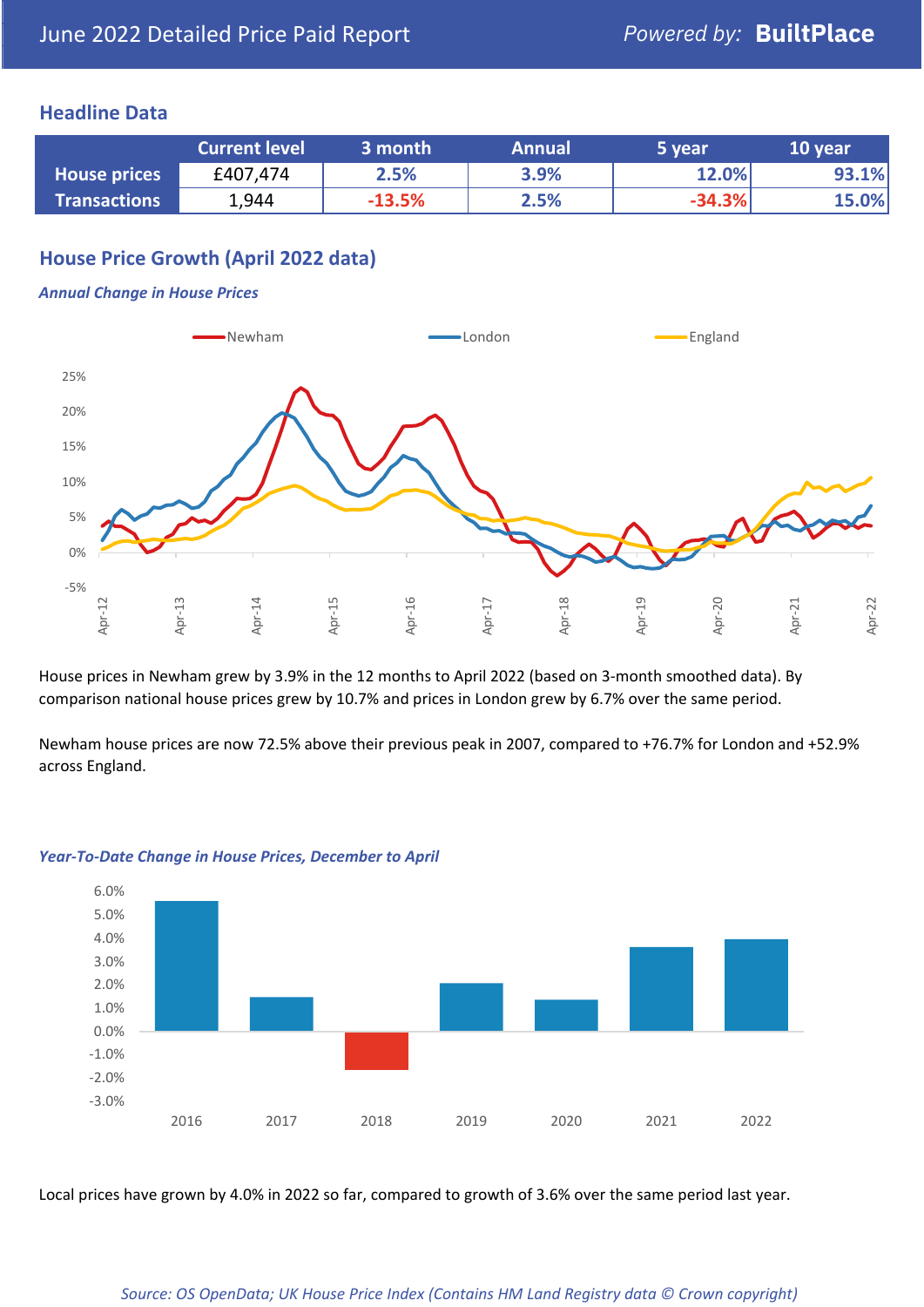# **House Price Map**

*12 months to April 2022*



*Each point is one postcode, coloured by the average value relative to all sales in this local authority (price bands are LA-specific quintiles).*

**Map Key**

| Min      | <b>Max</b> |                            |
|----------|------------|----------------------------|
| Up to    | £306,000   | 1st quintile / lowest 20%  |
| £306,000 | £383,000   | 2nd quintile               |
| £383,000 | £441,000   | 3rd quintile               |
| £441,000 | £524,000   | 4th quintile               |
| £524,000 | and over   | 5th quintile / highest 20% |

#### *Source: OS OpenData; UK House Price Index (Contains HM Land Registry data © Crown copyright)*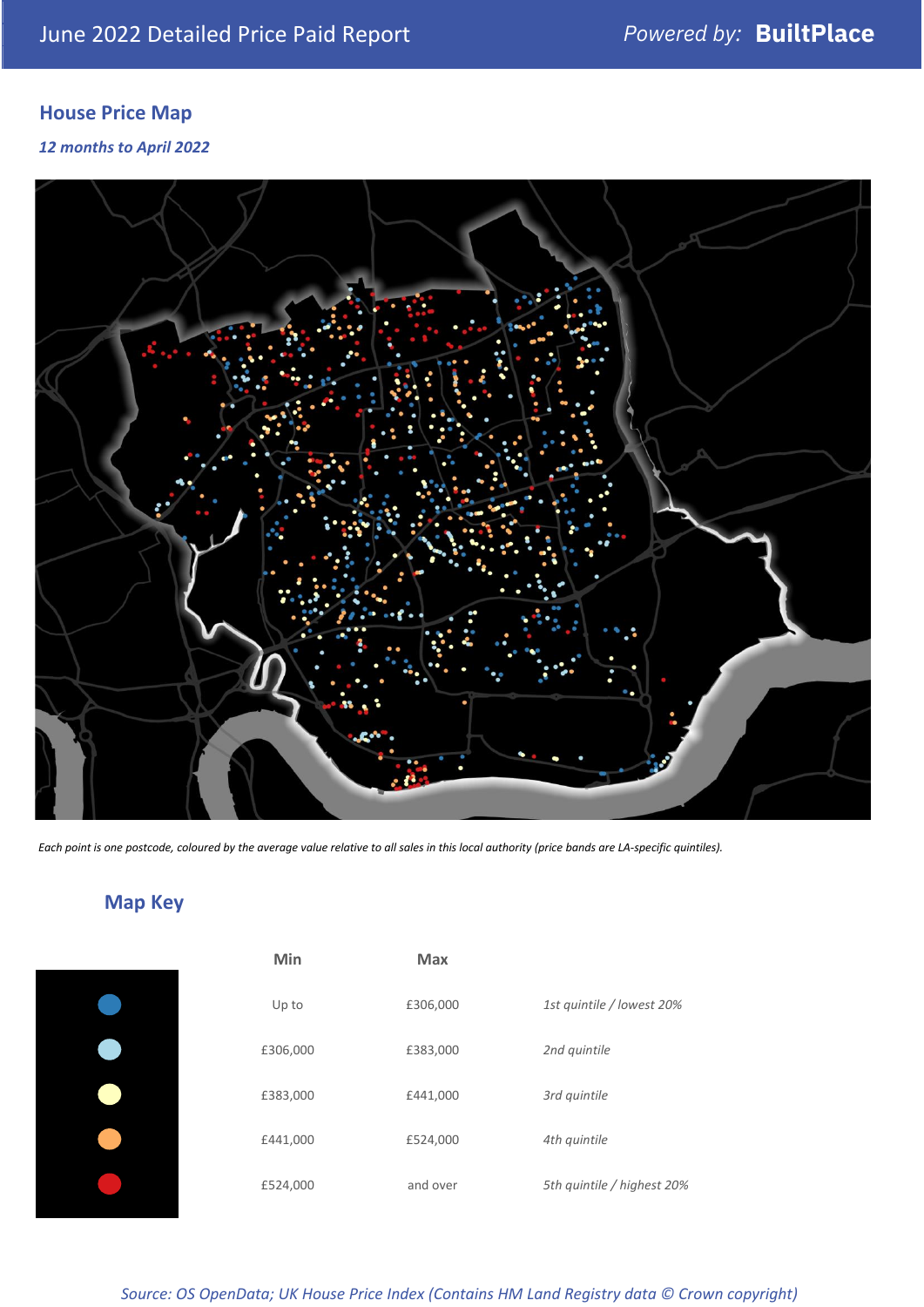# **Average House Price by Property Type**

### *12 months to April 2022*



|                 | <b>New</b>           | <b>Second hand</b> |  |
|-----------------|----------------------|--------------------|--|
| <b>Flat</b>     | £530,940             | £356,252           |  |
| <b>Terraced</b> | No recorded<br>sales | £469,769           |  |
| Semi-detached   | No recorded<br>sales | £523,340           |  |
| <b>Detached</b> | No recorded<br>sales | £643,333           |  |

# **House Price Distribution by Year**

*All properties, by price band and calendar year (2020 = year to date)*

|                    | 1997 | 2002 | 2007 | 2012 | 2017 | 2019 | 2020 |
|--------------------|------|------|------|------|------|------|------|
| <b>Under £100k</b> | 97%  | 19%  | 0%   | 2%   | 0%   | 0%   | 0%   |
| £100-200k          | 3%   | 71%  | 34%  | 36%  | 6%   | 3%   | 2%   |
| E200-300k          | 0%   | 9%   | 56%  | 54%  | 17%  | 15%  | 14%  |
| £300-400k          | 0%   | 1%   | 7%   | 7%   | 31%  | 27%  | 28%  |
| £400-500k          | 0%   | 0%   | 2%   | 1%   | 27%  | 30%  | 33%  |
| <b>E500k-1m</b>    | 0%   | 0%   | 1%   | 0%   | 18%  | 25%  | 22%  |
| $E1-2m$            | 0%   | 0%   | 0%   | 0%   | 0%   | 0%   | 0%   |
| <b>Over £2m</b>    | 0%   | 0%   | 0%   | 0%   | 0%   | 0%   | 0%   |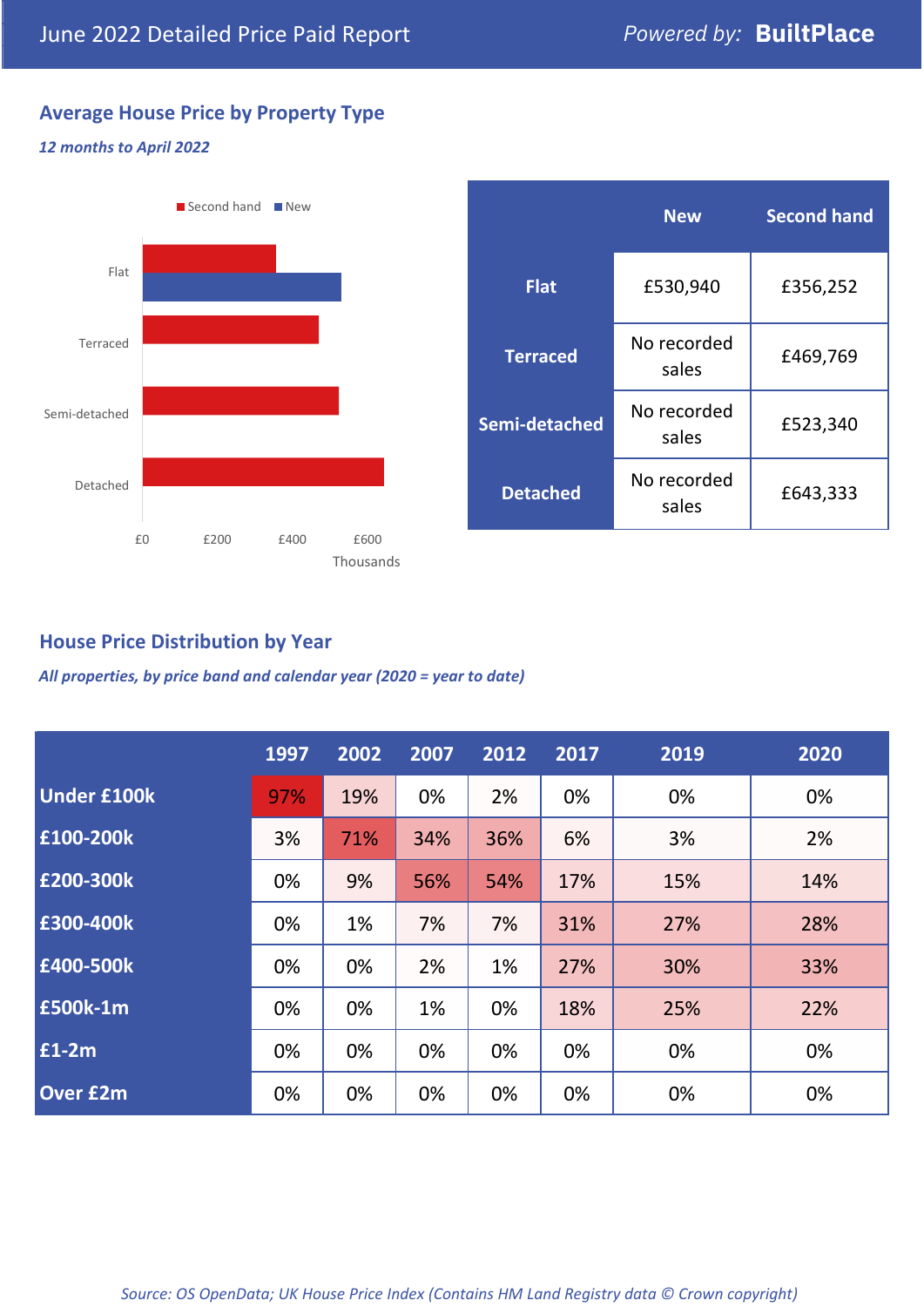# **Transactions (February 2022 data)**

*Annual Transactions, Indexed (2001-05 average = 100)*



There were 1,944 transactions in Newham during the 12 months to February 2022. This is 38% of the average from 2001- 05 and suggests activity is significantly below pre-downturn levels.

Transactions in Newham have fallen by 36.2% since 2014, compared to changes of -21.3% for London and -7.7% for England.



#### *Cash and New Build Sales as % of Total, by Year*

*Note: The data on this page EXCLUDES transactions identified as transfers under a power of sale/repossessions, buy-to-lets (where they can be identified by a mortgage), and transfers to non-private individuals - i.e. it comprises only Land Registry 'A' data.*